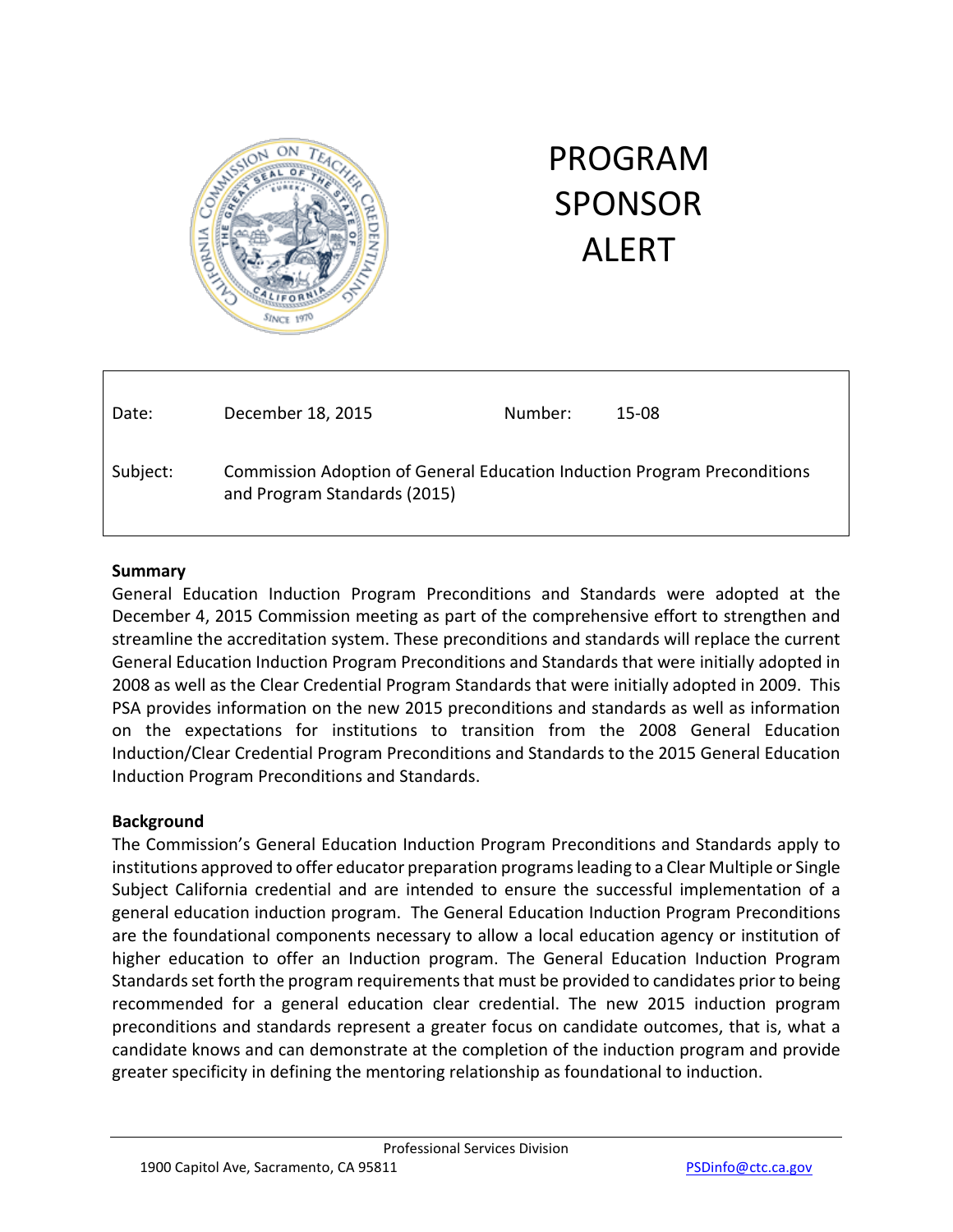Commission's efforts to streamline and strengthen the accreditation system including a stronger implementation. The new General Education Induction Preconditions and Program Standards are a result of the focus on program outcomes. Feedback was gathered throughout 2014-15 and the Commission adopted the Program Standards on December 3, 2015 along with a transition plan for

 to assist programs with the transition planning and provide input regarding the understanding of the 2015 Standards. The current timeline includes the expectation that all programs will be aligned to the 2015 Induction Program Standards by September 1, 2017. Technical assistance will be provided beginning in Spring 2016 and continuing through 2016-17

 The 2015 program standards for General Education Induction include 6 standards, listed as follows:

Induction Program Design for Mentoring Clear Teaching Credential Candidates

- Standard 1: Program Purpose
- Standard 2: Components of the Mentoring Design
- Standard 3: Designing and Implementing Individual Learning Plans within the Mentoring System
- Standard 4: Qualifications, Selection and Training of Mentors
- Standard 5: Determining Candidate Competence for the Clear Credential Recommendation
- Standard 6: Program Responsibilities for Assuring Quality of Program Services

The complete text of the General Education Induction Program Preconditions and Standards is provided in **Appendix A**.

# *Induction Standards Guidance Document*

 provide technical assistance to the field to clearly convey to programs their role and the need to growth during Induction. An implementation guidance document on the preconditions and standards will be produced to focus on defining clear outcomes for the mentoring process and for candidate demonstration of

# **Transitioning to 2015 Program Standards**

 prepare a transition to the 2015 Induction Program Standards and Preconditions. By September 2017, all institutions will be aligned to the 2015 Induction Program Standards and Preconditions. A Commission-approved induction or clear credential program could elect to move to the 2015 preconditions and standards more quickly than the Transition Plan requires. The chart below Starting January 2016-December 2016 all approved Induction and Clear programs will begin to provides additional information.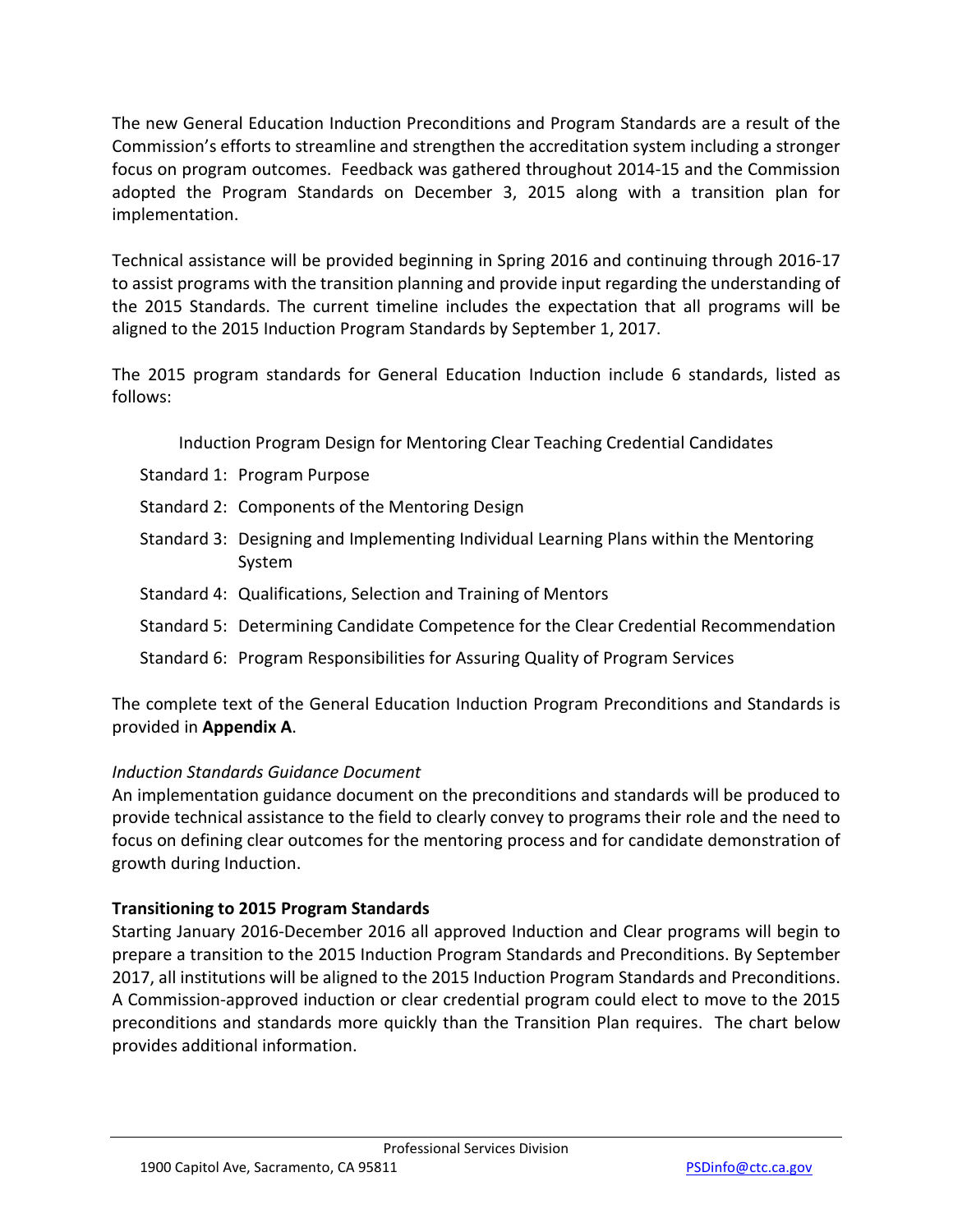| <b>Activity</b>                                                                    | <b>Timeline</b>        |  |  |
|------------------------------------------------------------------------------------|------------------------|--|--|
| Commission adopts revised Induction Program Preconditions<br>and Program Standards | December 2015          |  |  |
| Technical Assistance is provided to programs to understand                         |                        |  |  |
| the revised Induction Program Preconditions and Program                            | January 2016-June 2016 |  |  |
| <b>Standards</b>                                                                   |                        |  |  |
| Transition Plan is due to the Commission                                           | June 30, 2016          |  |  |
| Technical Assistance is provided to programs as they                               | August 2016-June 2017  |  |  |
| transition to the revised Induction Program Standards                              |                        |  |  |
| All programs are aligned with the new Induction Program                            | September 1, 2017*     |  |  |
| Standards and have fully implemented the 2015 standards                            |                        |  |  |

 *\*It is the Commission's Expectation that all individuals enrolling in programs for the 2017-18 academic year will be in programs adhering to the new 2015 Program Standards.* 

#### Transition Plan

 Each institution must submit a transition plan for its Induction program. The template for the Transition Plan is provided in Appendix B. It is also posted on the CTC website at <http://www.ctc.ca.gov/educator-prep/program-accred.html> in Microsoft Word format for use.

 The plan requires each approved induction program to bring together a team to review the 2015 Standards and plan for the program's transition. Each standard must be reviewed to determine if program changes are required and how significant those changes will be. Although the  dates, it **does not require lengthy narrative.** It is also not the Commission's expectation that all of the benchmarks described within the Transition Plan will have been completed by the time Transition Plan requires deep thought and discussion as well as the development of benchmark the Transition Plan is submitted, however, progress towards meeting those goals should be evident in the implementation dates that the Institution's team provides. Transition Plans should be submitted t[o Accreditation@ctc.ca.gov.](mailto:Accreditation@ctc.ca.gov)

#### **Contact Information**

For questions or Induction program information, contact Karen Sacramento, Consultant [Ksacramento@ctc.ca.gov](mailto:Ksacramento@ctc.ca.gov)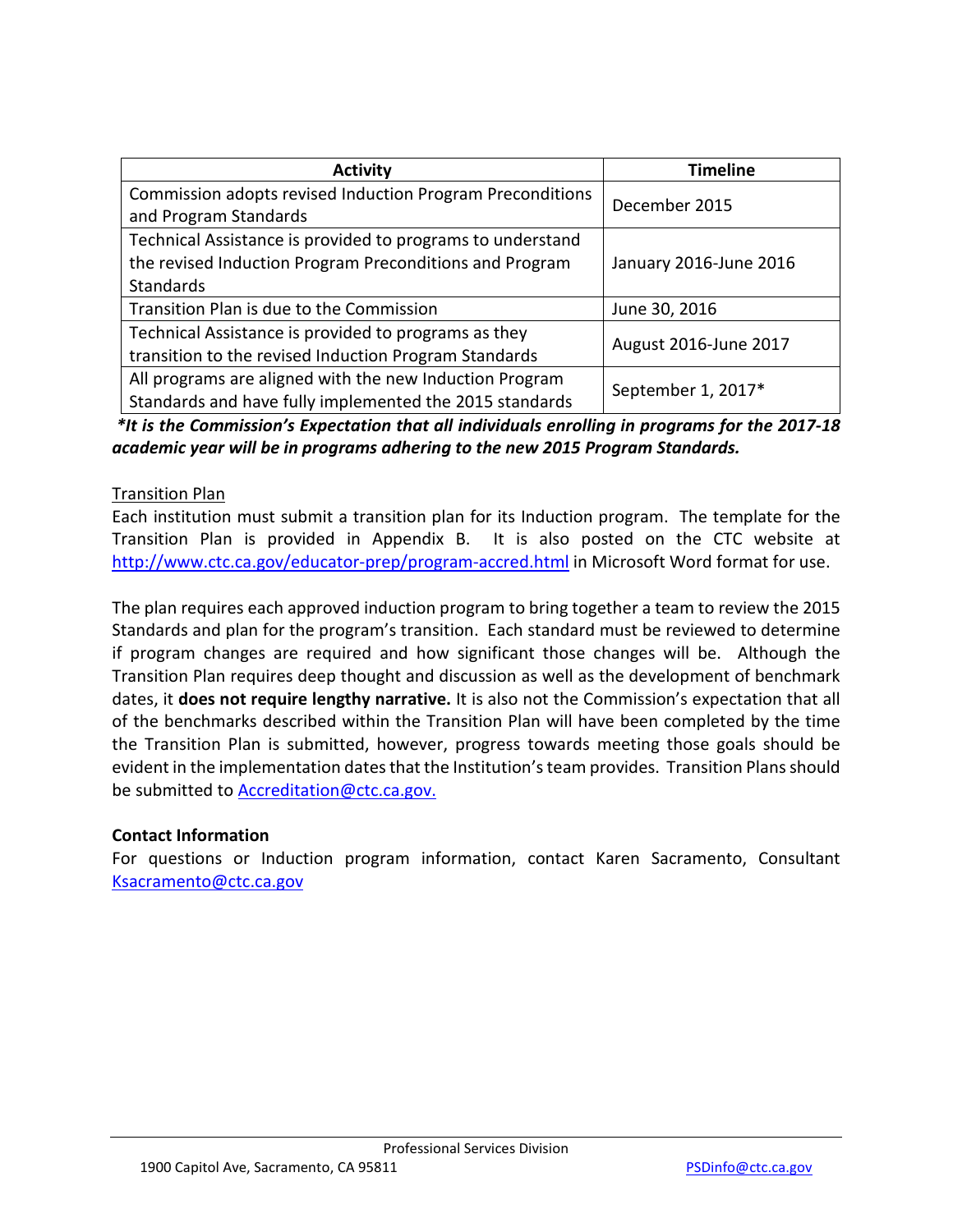# **Appendix A**

#### **Proposed Preconditions for General Education Induction Programs**

- 1. Each Induction program must be designed to provide a two-year, individualized, job-embedded system of mentoring, support and professional learning that begins in the teacher's first year of teaching.
- first 30 days of the participant's enrollment in the program, matching the mentor and participating teacher according to grade level and/or subject area, as appropriate to the 2. The Induction program must identify and assign a mentor to each participating teacher within the participant's employment.
- less than one hour per week of individualized support/mentoring coordinated and/or provided by 3. Each Induction program must assure that each participating teacher receives an average of not the mentor.
- 4. Goals for each participating teacher must be developed within the context of the Individual Learning Plan (ILP) within the first 60 days of the teacher's enrollment in the program.
- 5. The Individual Learning Plan must be designed and implemented solely for the professional growth and development of the participating teacher and not for evaluation for employment purposes.
- 6. An Induction program sponsor must make available and must advise participants of an Early Completion option for "experienced and exceptional" candidates who meet the program's established criteria.

# **Induction Program Design for Mentoring Clear Teaching Credential Candidates**

#### **Standard 1: Program Purpose**

 building on the knowledge and skills gained during the Preliminary Preparation program to design Each Induction program must support candidate development and growth in the profession by and implement a robust mentoring system, as described in the following standards, that helps each candidate work to meet the *California Standards for the Teaching Profession.* 

# **Standard 2: Components of the Mentoring Design**

 The Induction program's mentoring design must be based on a sound rationale informed by theory program must include the development of an Individualized Learning Plan (ILP) for candidates based administrator and guided by the Preliminary Program Transition Plan. The ILP must address identified candidates must include both "just in time" and longer term analysis of teaching practice to help and research, and must provide multiple opportunities for candidates to demonstrate growth in the *California Standards for the Teaching Profession.* The mentoring approach implemented by the on needs determined by the teacher and program provider, in consultation with the site candidate competencies that support the recommendation for the credential. Mentoring support for candidates develop enduring professional skills. The program's design features both individually and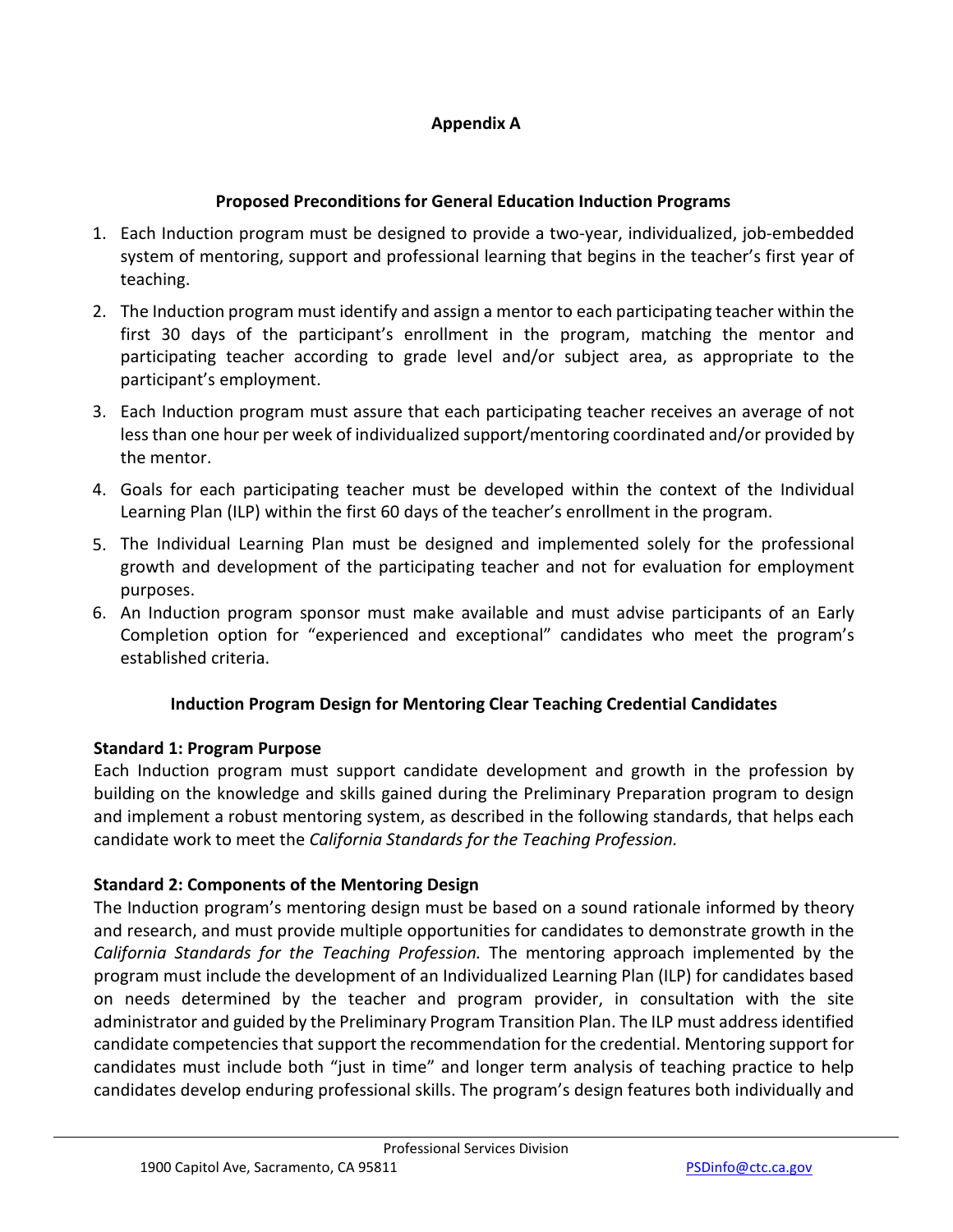as a whole must serve to strengthen the candidate's professional practice and contribute to the candidate's future retention in the profession.

# **Standard 3: Designing and Implementing Individual Learning Plans within the Mentoring System**

 The Individualized Learning Plan (ILP) must address the *California Standards for the Teaching Profession* and provide the road map for candidates' Induction work during their time in the program along with guidance for the mentor in providing support. The ILP must be collaboratively developed at the beginning of Induction by the candidate and the mentor, with input from the employer goals, defined and measurable outcomes for the candidate, and planned opportunities to reflect on the appropriate context for the development of the overall ILP; however, the candidate and the mentor may add additional goals based on the candidate's professional interests such as, for example, advanced certifications, additional content area literacy, and early childhood education. to practice and refine effective teaching practices for all students through focused cycles of inquiry. regarding the candidate's job assignment, and guidance from the program staff. The ILP must include candidate professional growth goals, a description of how the candidate will work to meet those progress and modify the ILP as needed. The candidate's specific teaching assignment should provide Within the ILP, professional learning and support opportunities must be identified for each candidate

 The program must assist the candidate and the mentor with assuring the availability of resources necessary to accomplish the ILP. The program must ensure dedicated time for regular mentor and candidate interactions, observations of colleagues and peers by the candidate, and other activities contained in the ILP. In addition, the mentoring process must support each candidate's consistent practice of reflection on the effectiveness of instruction, analysis of student and other outcomes data, and the use of these data to further inform the repeated cycle of planning and instruction. Within the ongoing mentoring interactions, the mentor must encourage and assist candidates to connect with and become part of the larger professional learning community within the profession.

# **Standard 4: Qualifications, Selection and Training of Mentors**

 The Induction program assigns qualified mentors and provides guidance and clear expectations for the mentoring experience based on the program's design. Qualifications for mentors must include but are not limited to:

- Knowledge of the context and the content area of the candidate's teaching assignment
- Demonstrated commitment to professional learning and collaboration
- Possession of a Clear Teaching Credential
- Ability, willingness, and flexibility to meet candidate needs for support
- Minimum of three years of effective teaching experience

Guidance and clear expectations for the mentoring experience provided by the program must include but are not limited to:

- term guidance to promote enduring professional skills • Providing "just in time" support for candidates, in accordance with the ILP, along with longer-
- Facilitation of candidate growth and development through modeling, guided reflection on practice, and feedback on classroom instruction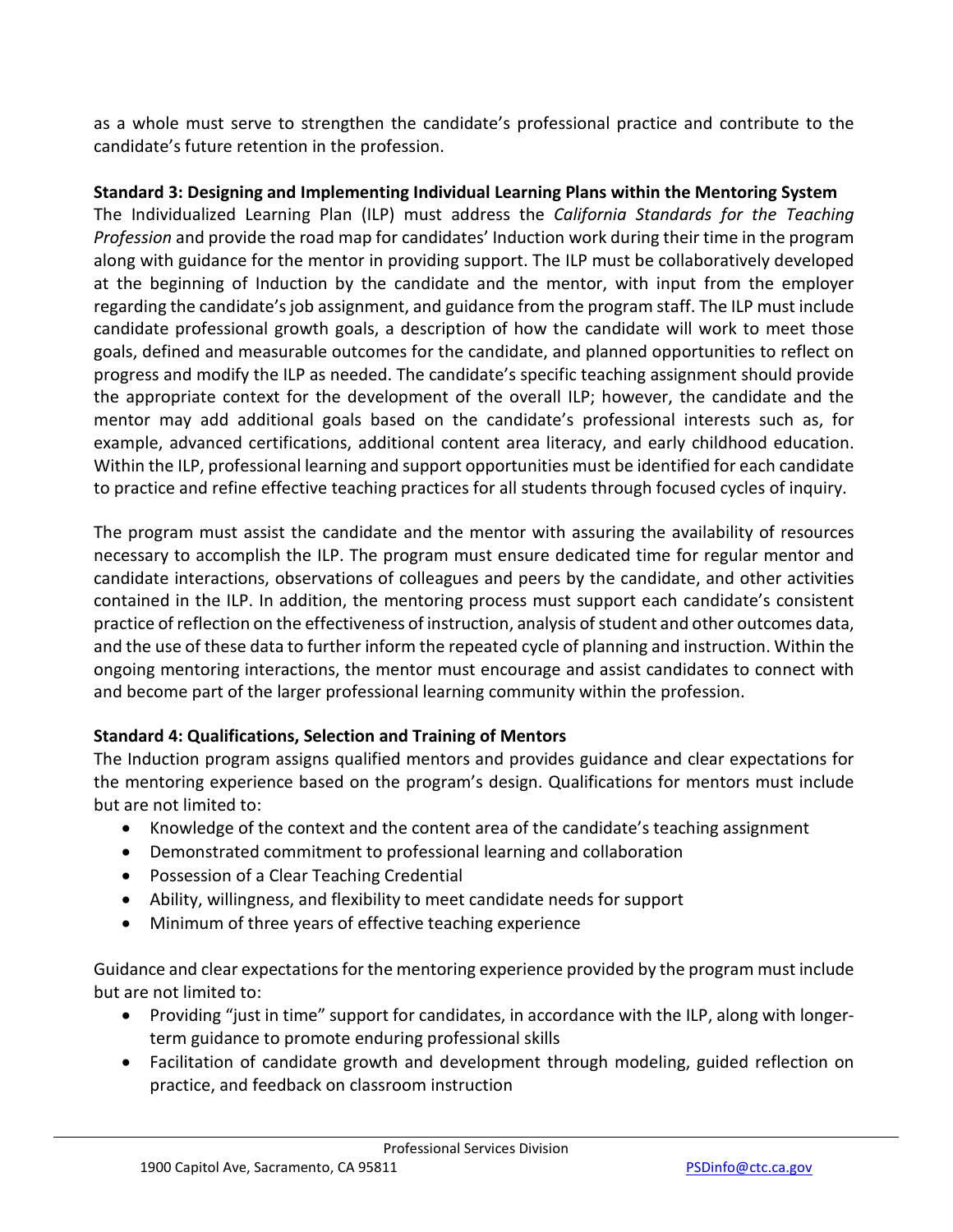- Connecting candidates with available resources to support their professional growth and accomplishment of the ILP
- Periodically reviewing the ILP with candidates and making adjustments as needed

 The program must provide ongoing training and support for mentors that includes, but is not limited to:

- Coaching and mentoring
- Goal setting
- Use of appropriate mentoring instruments
- Best practices in adult learning
- • Support for individual mentoring challenges, reflection on mentoring practice, and opportunities to engage with mentoring peers in professional learning networks
- Program processes designed to support candidate growth and effectiveness

# **Standard 5: Determining Candidate Competence for the Clear Credential Recommendation**

 *for the Teaching Profession* to support the recommendation for the clear credential. The The Induction program must assess candidate progress towards mastery of the *California Standards*  documentation of candidate progress must reflect the learning and professional growth goals indicated within the Individualized Learning Plan and evidence of the candidate's successful completion of the activities outlined in the ILP.

 program has documented the basis on which the recommendation for the clear credential is made. to the program's design. The Induction program's recommendation verification process must include a defensible process of reviewing documentation, a written appeal process for candidates, and a Prior to recommending a candidate for a Clear Credential, the Induction program sponsor must verify that the candidate has satisfactorily completed all program activities and requirements, and that the The program sponsor's verification must be based on a review of observed and documented evidence, collaboratively assembled by the candidate, the mentor and/or other colleagues, according procedure for candidates to repeat portions of the program, as needed.

# **Standard 6: Program Responsibilities for Assuring Quality of Program Services**

 to candidates in implementing their Individualized Learning Plan, and the opportunity to complete to mentors on their work, including establishment of collaborative relationships. Clear procedures must be in place for the reassignment of mentors, if the pairing of candidate and mentor is not The program must regularly assess the quality of services provided by mentors to candidates, using criteria that include candidate feedback, the quality and perceived effectiveness of support provided the full range of program requirements. Induction program leaders must provide formative feedback effective.

The program must provide a coherent overall system of support through the collaboration, communication and coordination between candidates, mentors, school and district administrators, and all members of the Induction system.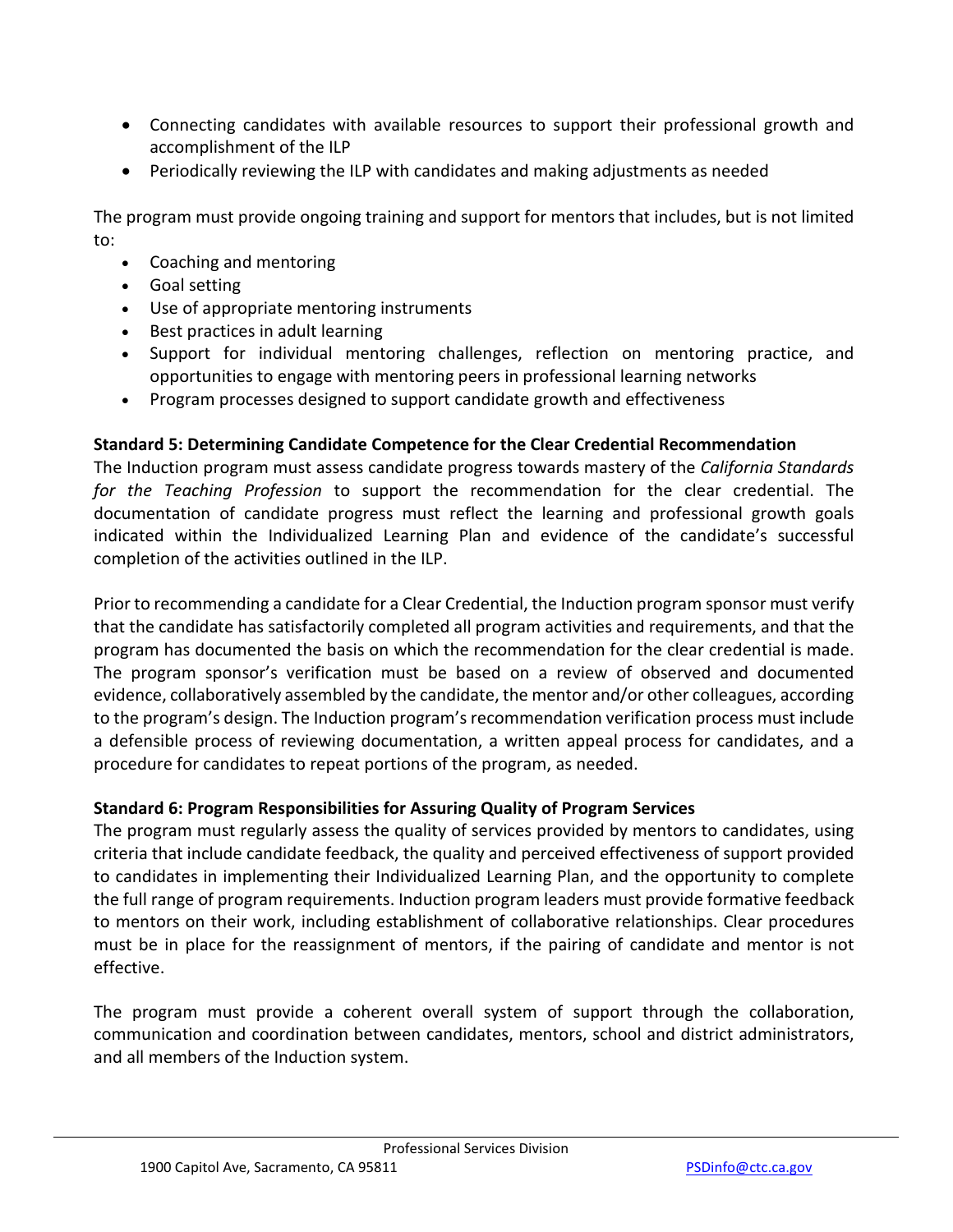# **Appendix B**



# **Submit Signed Completed Plans to [Accreditation@ctc.ca.gov](mailto:Accreditation@ctc.ca.gov)  Transition Plan 2015 Induction Standards**

 **1. Describe who will be involved in reviewing the new standards and analyzing the current program to identify what will need to**   *require collaboration with stakeholders, so it is important to include stakeholder members in this process (add or delete rows to the*  **be modified.** *Include names and title/roles of the team that will be involved in this process. As a reminder, the Common Standards table below as needed.* 

| <b>Standards Transition Team Member</b> | <b>Title/Role</b> |
|-----------------------------------------|-------------------|
|                                         |                   |
|                                         |                   |
|                                         |                   |
|                                         |                   |
|                                         |                   |
|                                         |                   |
|                                         |                   |

 **2. Identify a transition timeline for the program.** *Key benchmarks are identified in the table below. Please note the dates when that*  benchmark will be addressed. You may add additional benchmarks if it is helpful to your program; blank rows have been provided.<br>The order of benchmarks below is not intended to determine the program's transition process, h *aligned with the new standards by September 1, 2017.* 

| <b>Benchmark</b>                                          | <b>Implementation Date</b>             |
|-----------------------------------------------------------|----------------------------------------|
| Initial Meeting with Transition Team (#1 above) Members   |                                        |
| <b>Submit Transition Plan</b>                             | Due to the Commission by June 30, 2016 |
| Complete Development of/Revisions to ILP Process (Std. 3) |                                        |
| Revise Mentor Training and Materials (Std. 2)             |                                        |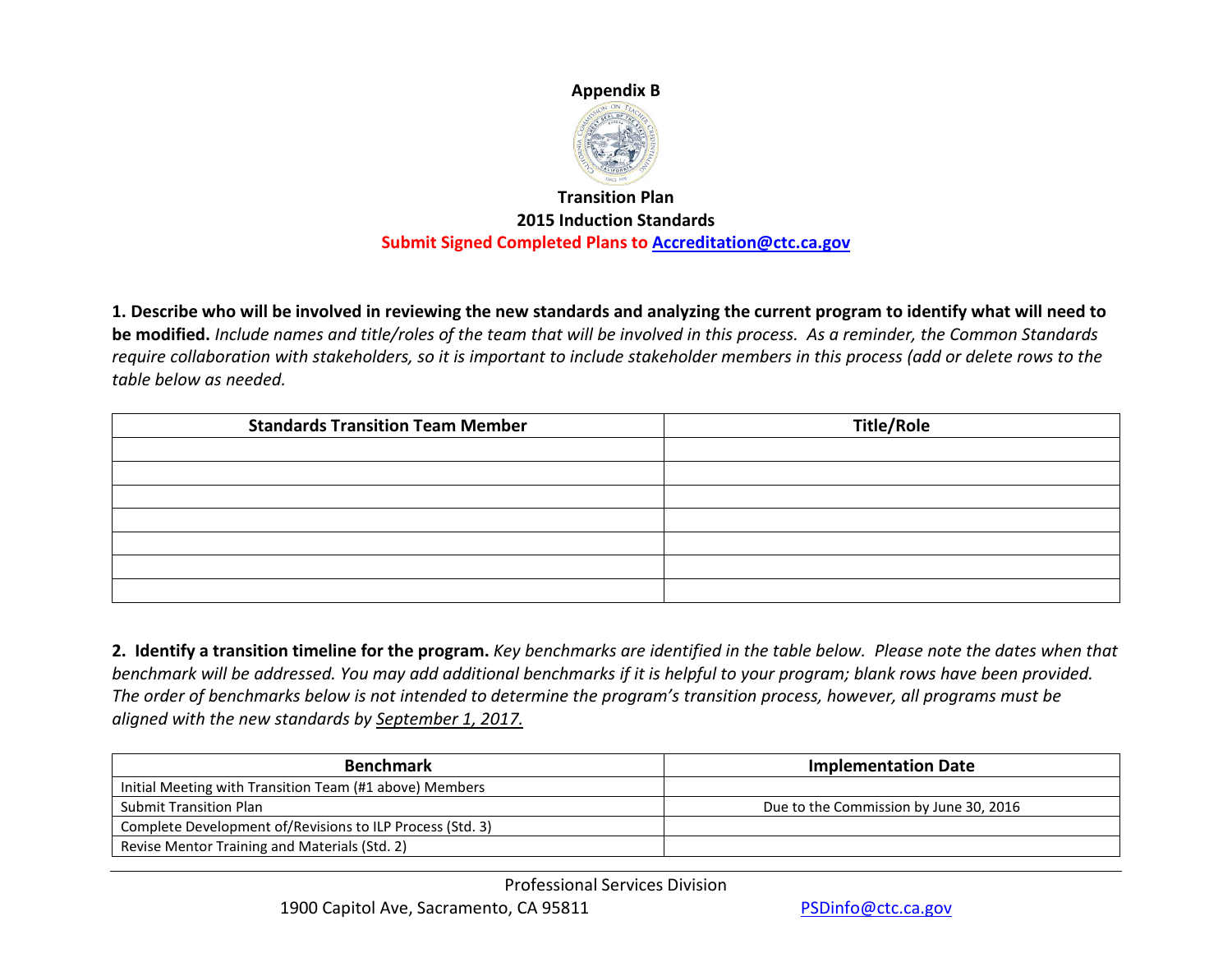| <b>Benchmark</b>                                                           | <b>Implementation Date</b> |
|----------------------------------------------------------------------------|----------------------------|
| Develop Documentation/Process for Determining Candidate Competence (Std 5) |                            |
| Orient Mentors to the Revised Program                                      |                            |
|                                                                            |                            |
|                                                                            |                            |
|                                                                            |                            |
| First Cohort to Begin Revised Program (no later than Fall 2017)            |                            |
| Program is aligned with New Standards                                      | September 1, 2017          |

#### **3. Identification of Key Program Attributes that Will Need to be Modified to Ensure that the Program Will Meet the Revised Program**

**Standards** *The team described in question 1 of this transition plan should review all standards to determine where the program will need to make changes to meet them. The Commission is not asking that those changes be described in this document, however the team must also identify anticipated dates for implementing the needed changes. Please check (x) the appropriate boxes for each element of the standard and determine the implementation dates. Full implementation must be in place by September 1, 2017.* 

 *materials and/or processes. Potentially could require retraining personnel. Major Revisions: Revisions that require significant changes to or restructuring of the program, revision or development of new* 

*Minor Revisions: Revisions that include some limited restructuring of the program, editing language or adjusting materials and/or processes. Personnel could most likely make changes by being informed rather than retraining.* 

*No Changes: This is already a component of the existing program. No changes would need to be made to processes, structure, materials, or training of personnel.* 

| <b>Standard 1: Program Purpose</b>                                                                  | Program will need | Anticipated |                  |                      |
|-----------------------------------------------------------------------------------------------------|-------------------|-------------|------------------|----------------------|
|                                                                                                     | major             | minor       | not need         | date to<br>implement |
|                                                                                                     | revisions         | revisions   | any<br>revisions | (month/year)         |
| Each Induction program must support candidate development and growth in the profession by           |                   |             |                  |                      |
| designing and implementing a robust mentoring system, as described in the following standards, that |                   |             |                  |                      |
| helps each candidate work to meet the California Standards for the Teaching Profession.             |                   |             |                  |                      |

| <b>Standard 2: Components of the Mentoring Design</b>                                              | Program will need |           |           | Anticipated  |
|----------------------------------------------------------------------------------------------------|-------------------|-----------|-----------|--------------|
|                                                                                                    | major             | minor     | not need  | date to      |
|                                                                                                    | revisions         | revisions | any       | implement    |
|                                                                                                    |                   |           | revisions | (month/year) |
| The Induction program's mentoring design must be based on a sound rationale informed by theory and |                   |           |           |              |
| research, and must provide multiple opportunities for candidates to demonstrate growth in the      |                   |           |           |              |
| California Standards for the Teaching Profession.                                                  |                   |           |           |              |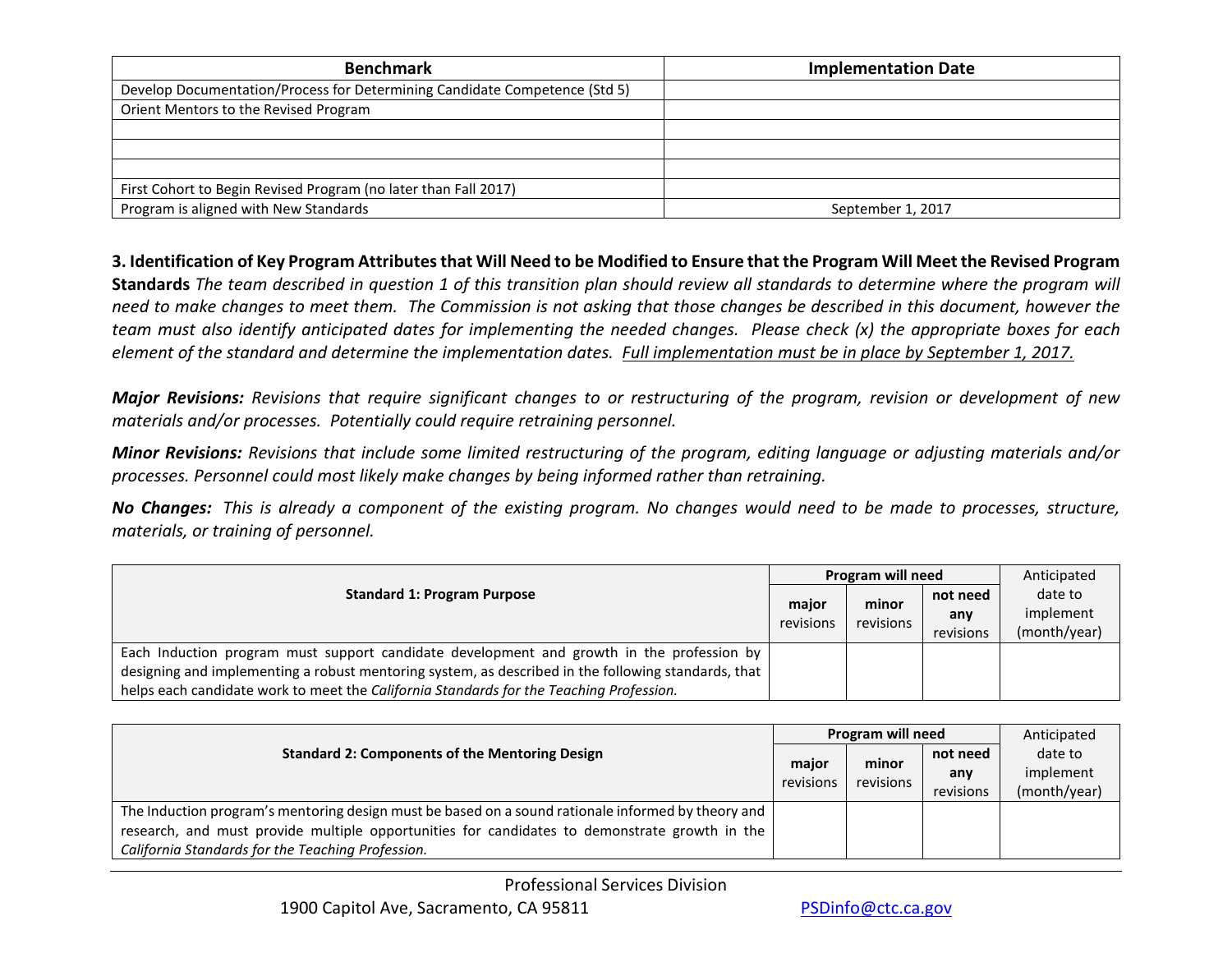|                                                                                                                                                                                                     |                    | Program will need  | Anticipated     |                      |
|-----------------------------------------------------------------------------------------------------------------------------------------------------------------------------------------------------|--------------------|--------------------|-----------------|----------------------|
| <b>Standard 2: Components of the Mentoring Design</b>                                                                                                                                               | major<br>revisions | minor<br>revisions | not need<br>any | date to<br>implement |
|                                                                                                                                                                                                     |                    |                    | revisions       | (month/year)         |
| The mentoring approach implemented by the program must include the development of an                                                                                                                |                    |                    |                 |                      |
| Individualized Learning Plan (ILP) for candidates based on needs determined by the teacher and                                                                                                      |                    |                    |                 |                      |
| program provider, in consultation with the site administrator and guided by the Preliminary Program                                                                                                 |                    |                    |                 |                      |
| <b>Transition Plan.</b>                                                                                                                                                                             |                    |                    |                 |                      |
| The ILP must address identified candidate competencies that support the recommendation for the<br>credential.                                                                                       |                    |                    |                 |                      |
| Mentoring support for candidates must include both "just in time" and longer term analysis of teaching                                                                                              |                    |                    |                 |                      |
| practice to help candidates develop enduring professional skills.                                                                                                                                   |                    |                    |                 |                      |
| The program's design features both individually and as a whole must serve to strengthen the                                                                                                         |                    |                    |                 |                      |
| candidate's professional practice and contribute to the candidate's future retention in the profession.                                                                                             |                    |                    |                 |                      |
|                                                                                                                                                                                                     |                    | Program will need  |                 | Anticipated          |
| Standard 3: Designing and Implementing Individual Learning Plans within the Mentoring System                                                                                                        | major              | minor              | not need        | date to              |
|                                                                                                                                                                                                     | revisions          | revisions          | any             | implement            |
|                                                                                                                                                                                                     |                    |                    | revisions       | (month/year)         |
| The Individualized Learning Plan (ILP) must address the California Standards for the Teaching Profession                                                                                            |                    |                    |                 |                      |
| and provide the road map for candidates' Induction work during their time in the program along with                                                                                                 |                    |                    |                 |                      |
| guidance for the mentor in providing support.                                                                                                                                                       |                    |                    |                 |                      |
| The ILP must be collaboratively developed at the beginning of Induction by the candidate and the                                                                                                    |                    |                    |                 |                      |
| mentor, with input from the employer regarding the candidate's job assignment, and guidance from                                                                                                    |                    |                    |                 |                      |
| the program staff.                                                                                                                                                                                  |                    |                    |                 |                      |
| The ILP must include candidate professional growth goals, a description of how the candidate will work                                                                                              |                    |                    |                 |                      |
| to meet those goals, defined and measurable outcomes for the candidate, and planned opportunities                                                                                                   |                    |                    |                 |                      |
| to reflect on progress and modify the ILP as needed.                                                                                                                                                |                    |                    |                 |                      |
| The candidate's specific teaching assignment should provide the appropriate context for the<br>development of the overall ILP; however, the candidate and the mentor may add additional goals based |                    |                    |                 |                      |
| on the candidate's professional interests such as, for example, advanced certifications, additional                                                                                                 |                    |                    |                 |                      |
| content area literacy, and early childhood education.                                                                                                                                               |                    |                    |                 |                      |
| Within the ILP, professional learning and support opportunities must be identified for each candidate                                                                                               |                    |                    |                 |                      |
| to practice and refine effective teaching practices for all students through focused cycles of inquiry.                                                                                             |                    |                    |                 |                      |
| The program must assist the candidate and the mentor with assuring the availability of resources                                                                                                    |                    |                    |                 |                      |
| necessary to accomplish the ILP.                                                                                                                                                                    |                    |                    |                 |                      |
| The program must ensure dedicated time for regular mentor and candidate interactions, observations                                                                                                  |                    |                    |                 |                      |
| of colleagues and peers by the candidate, and other activities contained in the ILP.                                                                                                                |                    |                    |                 |                      |
| In addition, the mentoring process must support each candidate's consistent practice of reflection on                                                                                               |                    |                    |                 |                      |
| the effectiveness of instruction, analysis of student and other outcomes data, and the use of these data                                                                                            |                    |                    |                 |                      |
| to further inform the repeated cycle of planning and instruction.                                                                                                                                   |                    |                    |                 |                      |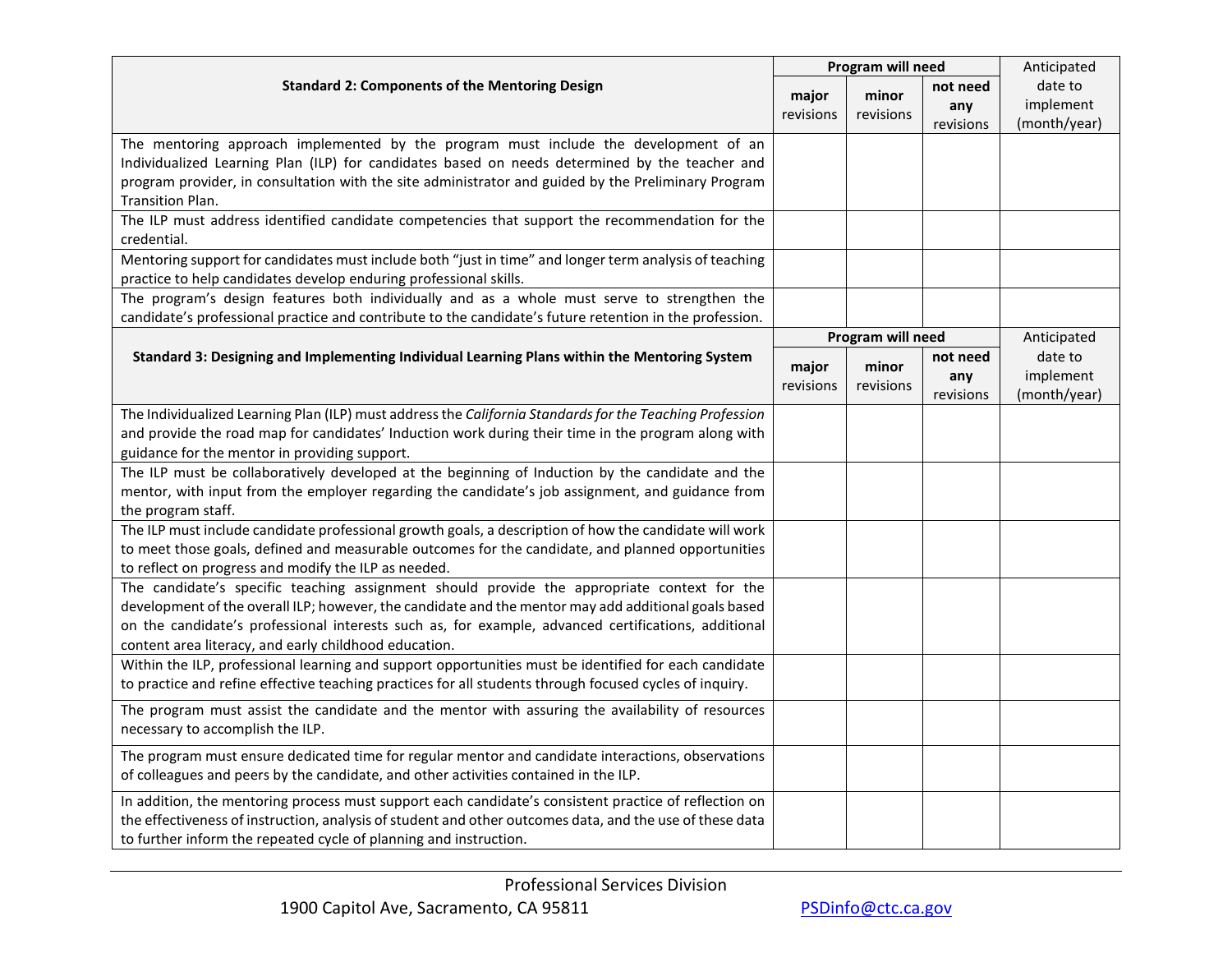| <b>Standard 2: Components of the Mentoring Design</b>                                             |                    | Program will need  |           | Anticipated  |
|---------------------------------------------------------------------------------------------------|--------------------|--------------------|-----------|--------------|
|                                                                                                   | major<br>revisions | minor<br>revisions | not need  | date to      |
|                                                                                                   |                    |                    | any       | implement    |
|                                                                                                   |                    |                    | revisions | (month/year) |
| Within the ongoing mentoring interactions, the mentor must encourage and assist candidates to     |                    |                    |           |              |
| connect with and become part of the larger professional learning community within the profession. |                    |                    |           |              |

|                                                                                                                                                                                   |                    | Program will need  |                              |                                      |  |
|-----------------------------------------------------------------------------------------------------------------------------------------------------------------------------------|--------------------|--------------------|------------------------------|--------------------------------------|--|
| <b>Standard 4: Qualifications, Selection and Training of Mentors</b>                                                                                                              | major<br>revisions | minor<br>revisions | not need<br>any<br>revisions | date to<br>implement<br>(month/year) |  |
| The Induction program assigns qualified mentors and provides guidance and clear expectations for the                                                                              |                    |                    |                              |                                      |  |
| mentoring experience based on the program's design. Qualifications for mentors must include but are<br>not limited to:                                                            |                    |                    |                              |                                      |  |
| Knowledge of the context and the content area of the candidate's teaching assignment<br>$\bullet$                                                                                 |                    |                    |                              |                                      |  |
| Demonstrated commitment to professional learning and collaboration<br>$\bullet$                                                                                                   |                    |                    |                              |                                      |  |
| Possession of a Clear Teaching Credential<br>$\bullet$                                                                                                                            |                    |                    |                              |                                      |  |
| Ability, willingness, and flexibility to meet candidate needs for support<br>$\bullet$                                                                                            |                    |                    |                              |                                      |  |
| Minimum of three years of effective teaching experience                                                                                                                           |                    |                    |                              |                                      |  |
| Guidance and clear expectations for the mentoring experience provided by the program must include                                                                                 |                    |                    |                              |                                      |  |
| but are not limited to:                                                                                                                                                           |                    |                    |                              |                                      |  |
| Providing "just in time" support for candidates, in accordance with the ILP, along with longer-<br>$\bullet$<br>term guidance to promote enduring professional skills             |                    |                    |                              |                                      |  |
| Facilitation of candidate growth and development through modeling, guided reflection on<br>$\bullet$<br>practice, and feedback on classroom instruction                           |                    |                    |                              |                                      |  |
| Connecting candidates with available resources to support their professional growth and<br>$\bullet$<br>accomplishment of the ILP                                                 |                    |                    |                              |                                      |  |
| • Periodically reviewing the ILP with candidates and making adjustments as needed                                                                                                 |                    |                    |                              |                                      |  |
| The program must provide ongoing training and support for mentors that includes, but is not limited                                                                               |                    |                    |                              |                                      |  |
| to:                                                                                                                                                                               |                    |                    |                              |                                      |  |
| Coaching and mentoring                                                                                                                                                            |                    |                    |                              |                                      |  |
| Use of appropriate mentoring instruments<br>$\bullet$                                                                                                                             |                    |                    |                              |                                      |  |
| Best practices in adult learning<br>$\bullet$                                                                                                                                     |                    |                    |                              |                                      |  |
| Support for individual mentoring challenges, reflection on mentoring practice, and<br>$\bullet$<br>opportunities to engage with mentoring peers in professional learning networks |                    |                    |                              |                                      |  |
| Program processes designed to support candidate growth and effectiveness                                                                                                          |                    |                    |                              |                                      |  |
| Goal setting<br>$\bullet$                                                                                                                                                         |                    |                    |                              |                                      |  |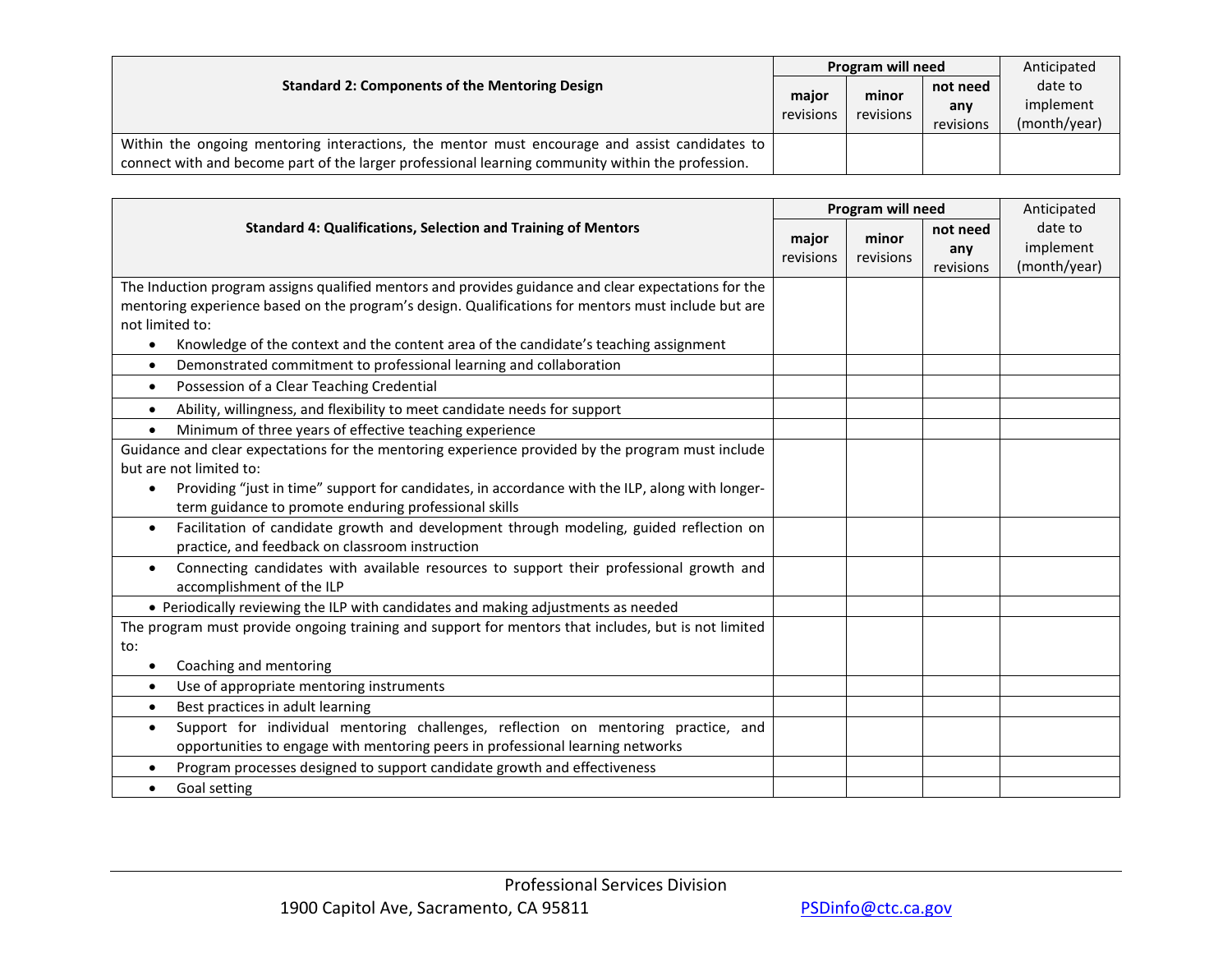|                                                                                                         |                    | Program will need | Anticipated |              |
|---------------------------------------------------------------------------------------------------------|--------------------|-------------------|-------------|--------------|
| Standard 5: Determining Candidate Competence for the Clear Credential Recommendation                    |                    | minor             | not need    | date to      |
|                                                                                                         | major<br>revisions | revisions         | any         | implement    |
|                                                                                                         |                    |                   | revisions   | (month/year) |
| The Induction program must assess candidate progress towards mastery of the California Standards        |                    |                   |             |              |
| for the Teaching Profession to support the recommendation for the clear credential.                     |                    |                   |             |              |
| The documentation of candidate progress must reflect the learning and professional growth goals         |                    |                   |             |              |
| indicated within the Individualized Learning Plan and evidence of the candidate's successful completion |                    |                   |             |              |
| of the activities outlined in the ILP.                                                                  |                    |                   |             |              |
| Prior to recommending a candidate for a Clear Credential, the Induction program sponsor must verify     |                    |                   |             |              |
| that the candidate has satisfactorily completed all program activities and requirements, and that the   |                    |                   |             |              |
| program has documented the basis on which the recommendation for the clear credential is made.          |                    |                   |             |              |
| The program sponsor's verification must be based on a review of observed and documented evidence,       |                    |                   |             |              |
| collaboratively assembled by the candidate, the mentor and/or other colleagues, according to the        |                    |                   |             |              |
| program's design.                                                                                       |                    |                   |             |              |
| The Induction program's recommendation verification process must include a defensible process of        |                    |                   |             |              |
| reviewing documentation, a written appeal process for candidates, and a procedure for candidates to     |                    |                   |             |              |
| repeat portions of the program, as needed.                                                              |                    |                   |             |              |

|                                                                                                       |                                          | Program will need | Anticipated |              |
|-------------------------------------------------------------------------------------------------------|------------------------------------------|-------------------|-------------|--------------|
| Standard 6: Program Responsibilities for Assuring Quality of Program Services                         | minor<br>major<br>revisions<br>revisions |                   | not need    | date to      |
|                                                                                                       |                                          |                   | any         | implement    |
|                                                                                                       |                                          |                   | revisions   | (month/year) |
| The program must regularly assess the quality of services provided by mentors to candidates, using    |                                          |                   |             |              |
| criteria that include candidate feedback, the quality and perceived effectiveness of support provided |                                          |                   |             |              |
| to candidates in implementing their Individualized Learning Plan, and the opportunity to complete the |                                          |                   |             |              |
| full range of program requirements.                                                                   |                                          |                   |             |              |
| Induction program leaders must provide formative feedback to mentors on their work, including         |                                          |                   |             |              |
| establishment of collaborative relationships.                                                         |                                          |                   |             |              |
| Clear procedures must be in place for the reassignment of mentors, if the pairing of candidate and    |                                          |                   |             |              |
| mentor is not effective.                                                                              |                                          |                   |             |              |